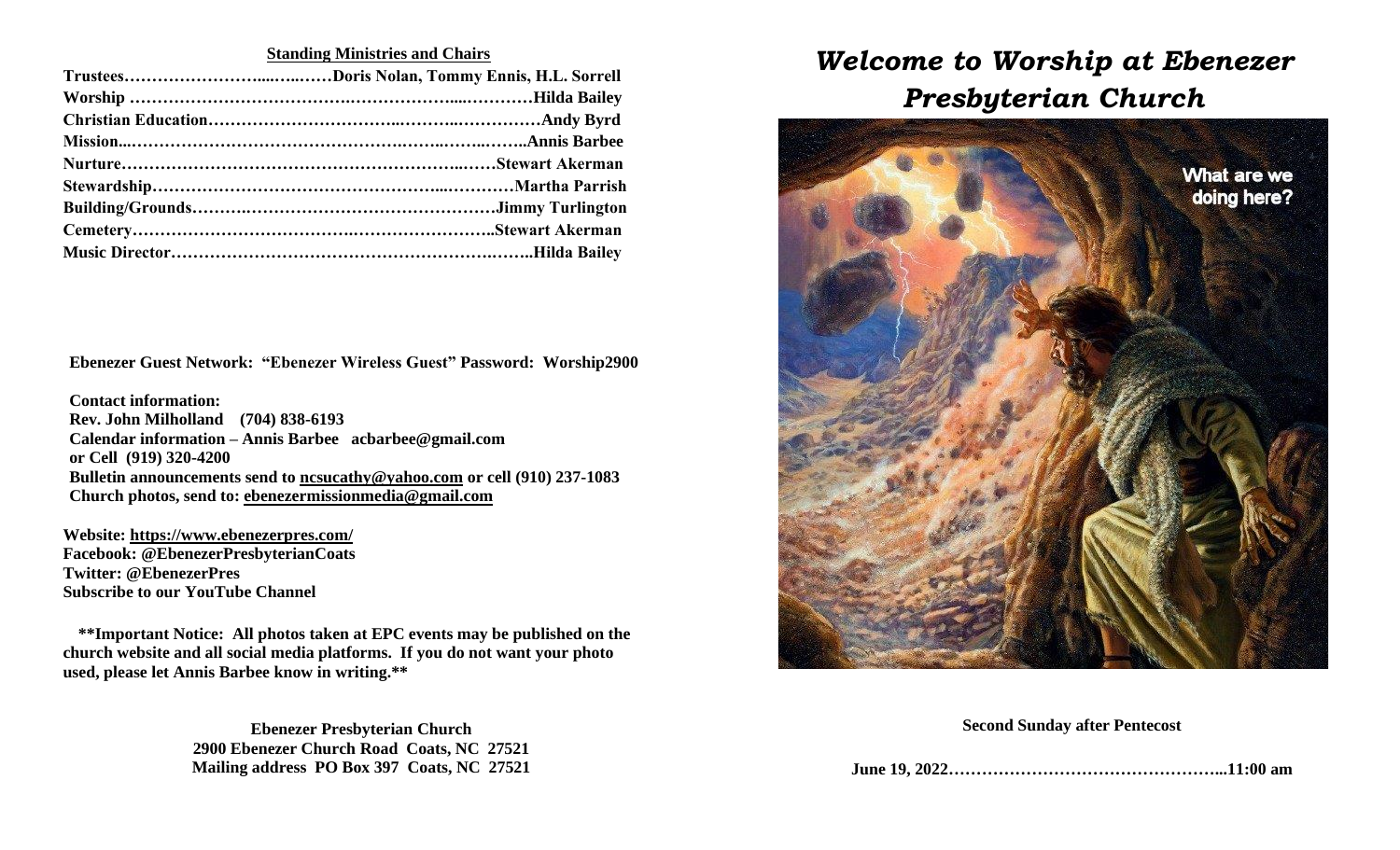| Welcome                   |                 |                     |
|---------------------------|-----------------|---------------------|
| <i>*Passing the Peace</i> |                 |                     |
| <b>Prelude</b>            | "He Touched Me" | <b>Gaither/Bock</b> |

| <b>Sermon</b>  | "What are we doing here?" | <b>Rev. John Milholland</b> |  |
|----------------|---------------------------|-----------------------------|--|
| *Hymn (insert) | "Higher Ground"           |                             |  |

*Gathering around the Word*

**\*Call to Worship:**

Leader: Our souls thirst for God, for the living God

**People: As a hart longs for flowing streams, so longs my soul for thee, O God. Unison: Let us worship God!**

**\*Hymn of Gathering #30 "All Things Bright and Beautiful"** 

**\*Call to Confession** 

 **Prayer of Confession**

**O God, sometimes the journey is too much; we can't go on, and we complain that we are all alone. It seems nobody cares, not even you. Our strength is gone, and we are ready to give up. In those times, when we are consumed with self-pity and convinced there is no hope, send your Spirit into our hearts to remind us of your sustaining grace. Strengthen us that we may go confidently on our journeys, carrying out the mission you have given us.**

**Written by Dr. Tom Cheatham, inspired by 1 Kings 19**

**\*Assurance of Pardon (Isaiah 1:18)**

Leader: Friends, believe the good news of the gospel, in Jesus Christ, we are forgiven:

**Unison: Come now, let us reason together, saith the Lord,** 

 **though your sins are like scarlet, they will be as white as snow, though they are red as crimson, they shall be like wool.**

#### *Receiving the Word*

| <b>Prayer for Illumination</b> |                                     |                  |
|--------------------------------|-------------------------------------|------------------|
| <b>Gospel Text</b>             | Luke 8: 26-39                       | Pew Bible pg 732 |
| <b>Message for Youth</b>       |                                     |                  |
| <b>Graduation Celebration</b>  |                                     |                  |
| <b>Responsive Reading</b>      | Psalm 42 (see insert)               |                  |
| Anthem                         | "Silence! Frenzied, Unclean Spirit" | <b>Troeger</b>   |
| <b>Old Testament Text</b>      | 1 Kings 19: 9-15                    | Pew Bible pg 255 |

#### *Responding to the Word*

**\*Affirmation of Faith The Apostles Creed**

**I believe in God, the Father Almighty, maker of heaven and earth. And in Jesus Christ His only Son our Lord, who was conceived by the Holy Spirit, born of the Virgin Mary, suffered under Pontius Pilate, was crucified, dead, and buried; He descended into Hell; the third day He rose again from the dead; He ascended into heaven, and sitteth on the right hand of God the Father Almighty; from thence He shall come to judge the quick and the dead. I believe in the Holy Spirit, the holy catholic church, the communion of saints, the forgiveness of sins, the resurrection of the body, and the life everlasting. Amen.**

**Prayer of Intercession** *(Offering prayers for the church, nations, community, and loved ones)* **The Lord's Prayer**

**Offering**

**Offertory "He Smiled on Me" Twohig/O'Hara \*Doxology and Offering Prayer** 

#### *Sending the Disciples Out into the World*

| *Closing Hymn #470      | "Dear Lord and Father of Mankind" |                        |
|-------------------------|-----------------------------------|------------------------|
| *Charge and Benediction |                                   |                        |
| *Postlude               | "The Great Physician"             | <b>Hunter/Stockton</b> |

**\*Please stand as you are able.**

**Music used with permission, CCLI Print License #11321289, Streaming License #20342701 & CVLI #504399717.**